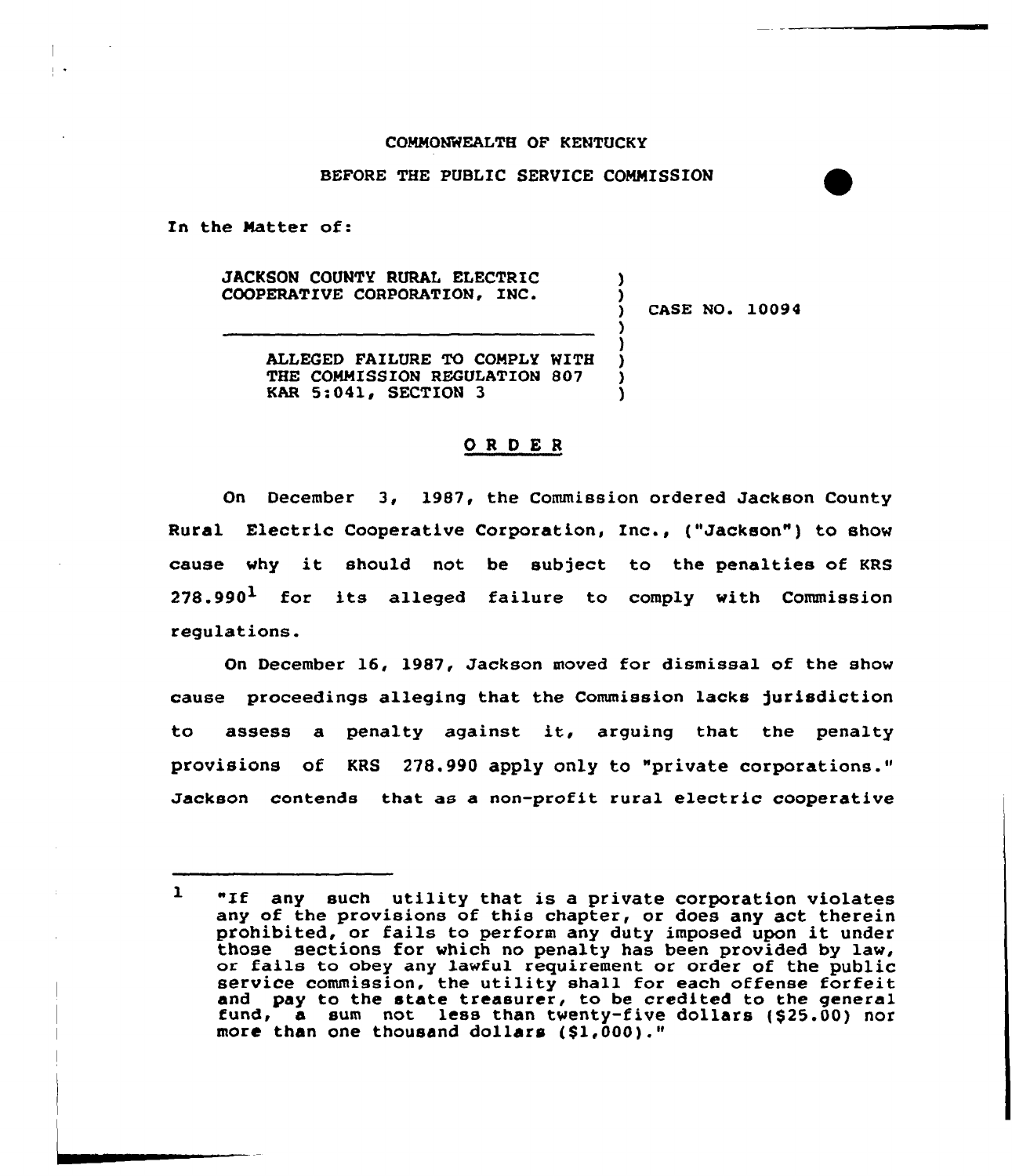corporation ("RECC"), it is <sup>a</sup> guasi-public corporation, and not <sup>a</sup> private corpoxation within the meaning of KRS Chapter 278.

On January 21, 1988, the Commission Staff filed a response to Jackson's Notion urging its denial. Staff argues that RECCs are private corporations and are, therefore, subject to the penalty provisions of KRS 278.990.

Jurists and legal commentators have long recognized that corporations are of two classes: public and private.<sup>2</sup> A public corporation is an instrumentality of the State, founded and owned by the State in the public interest, supported by public funds and governed by managers chosen by the State. <sup>A</sup> private corporation is organized by individuals for private purposes, supported by stockholder (or member} contributions, and managed by officers and directors chosen by its stockholders (or members). The property of a private corporation belongs solely to its stockholders (or members).

RECCs have the attributes of private corporations. They are created for a private purpose  $-$  to provide electricity to their members.<sup>3</sup> Private individuals, not the State or any other

متساعف ووالان والتفاعل والمتحدث والمتحدث والمنادرة والمنادرة

<sup>2</sup> See, e.g., Trustees of Dartmouth College v. Woodward, 17 U.S.<br>518, 666 (Story, J., concurring); 18 Am.Jur.2d Corporations \$30 (1972); Fletcher Cyclopedia on Corporations \$57 (1978).

<sup>3</sup> Only persons using electric energy supplied by an RECC may become a member. KRS 279.090. An RECC may supply electric KRS 279.090. An RECC may supply electric energy to non-members, but no more than 25 percent of its business may be with non-members. KRS 279.120.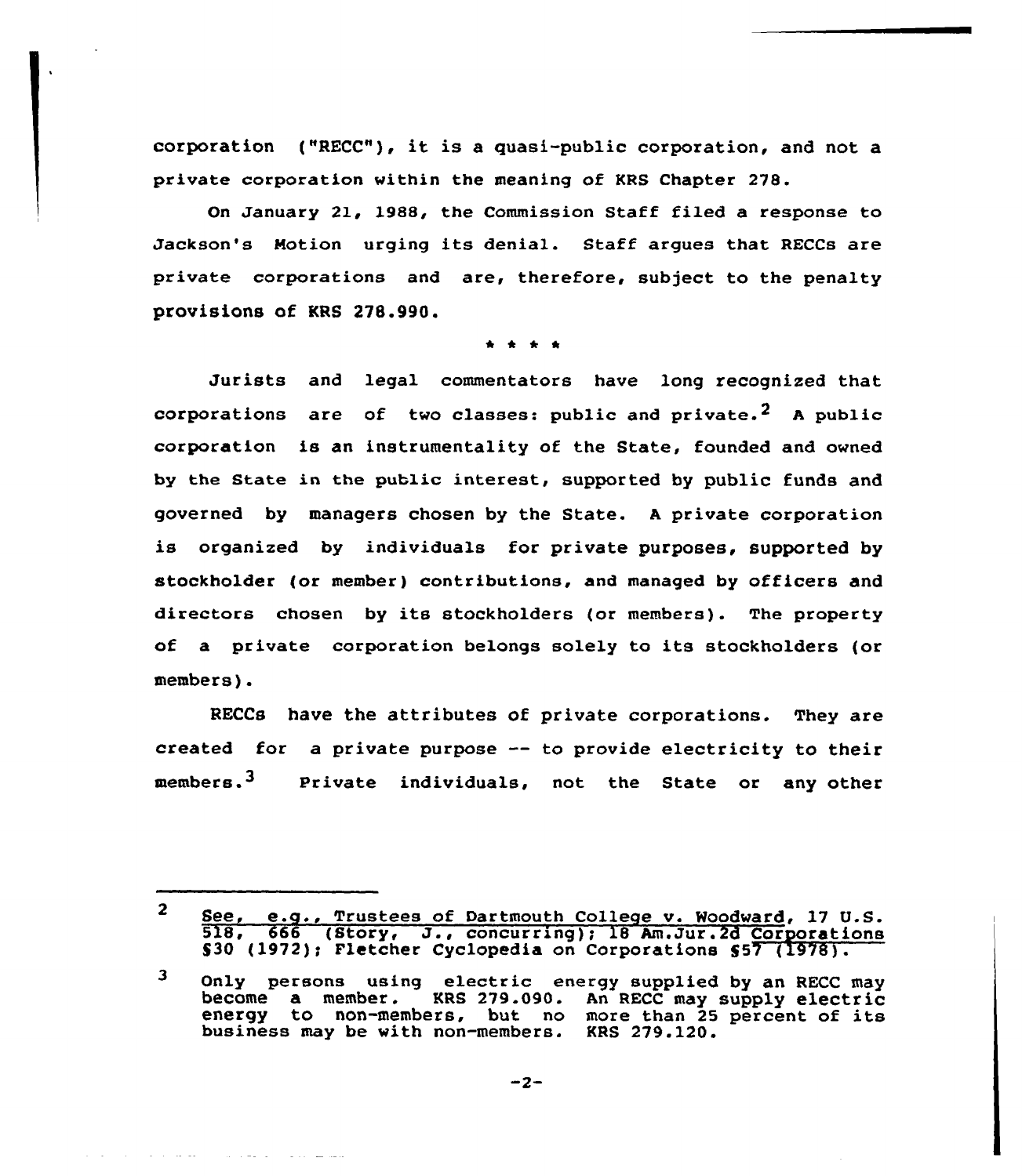political entity, are responsible for their creation. KRS 279.020. Each RECC is governed by a board of directors elected by its members. KRS 279.080. Aside from an RECC's creditors, only <sup>a</sup> cooperative's members have an interest in cooperative property.4 Only an RECC's members have an ownership interest in the cooperative. KRS 279.100(l).

In City of Paris, Kentucky v. Federal Power Commission, 399 F.2d 983 (D.C, Circ. 1968), the U.S. Court of Appeals declared RECCs to be private corporations. The Court was asked to determine whether an RECC was a government instrumentality for the purposes of the Federal Power Act. In reaching its decision, it stated:

The cooperatives do not perform an inherent governmental function, nor have they become so assimilated or incorporated into government as to become one of its constituent parts. The funds advanced to the cooperatives are n parts. The funds advanced to the<br>are not spent or used on behalf of government or in the performance of any governmental<br>function. The benefits of the loan inure primarily to The benefits of the loan inure primarily to the cooperatives' constituent members. That the public<br>interest in rural electrification is also served thereby<br>is not enough to make the cooperatives themselves instrumentalities.

REA-financed cooperatives are private nonprofit corporations organized for the benefit of their consumer<br>owners. They are neither operated or controlled by any They are neither operated or controlled by any government, federal, state or local. Nor are they operated on controlled by the Rural Electrification Administration or any other government agency. The control and authority exercised by the REA relates primarily to the REA loan and the protection of the United States' security interest in the cooperatives'<br>operations. But the voluntarily entered contract with

<sup>4</sup> KRS 279.180(4). In the event <sup>a</sup> cooperative corporation is dissolved, the cooperative's assets are distributed to its members after all outstanding obligations have been satisfied.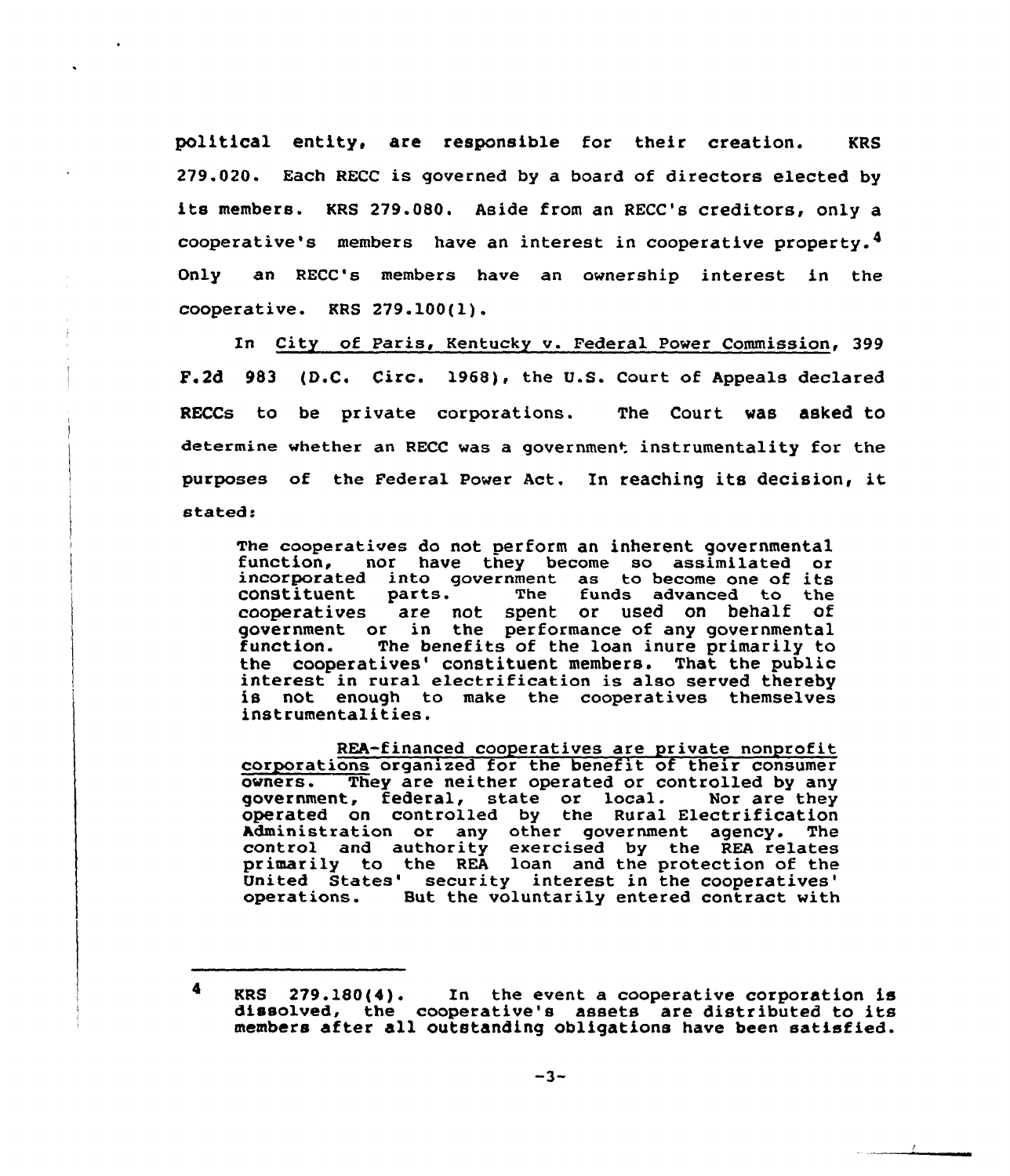REA does not, we think, alter the nature of the cooperatives' independent corporate existence. 'The control reserved by the Government for protection of a governmental program and the public interest is not incompatible with the retention of the status of a private enterprise.'Emphasis added.)

Id., at 986.

 $\mathbf{v}$ 

Jackson has sought to distinguish RECCs from private corporations by emphasizing their non-profit nature.<sup>5</sup> This emphasis is misplaced. Courts, including those of this state, have long held that non-profit corporations may be, and generally are, private corporations. See Hughes v. Good Samaritan Hospital, 158 S.W.2d 159 (Ky. 1942).<sup>5</sup>

Courts have viewed a corporation's ability to manage its own affairs, not its lack of a profit motive, as the controlling factor in its classification. In Moore v. Andalusia Hospital, Inc., <sup>224</sup> So.2d 617 (Ala. 1969), for example, the Alabama Supreme Court declared that any corporation incorporated under Alabama's Nonprofit Corporation Act was a private corporation by virtue of its authority to elect its own officers and directors. In Edson v. The Griffin Hospital, 144 A.2d 341 (Conn. 1956), a Connecticut court refused to hold that a non-profit corporation operating a charitable hospital was not a private corporation. After declaring that the absence of a profit motive was irrelevant to

 $\sim 100$ 

والمتواصل والمتاري

 $\sim 100$  km

 $\sim$ 

<sup>5.</sup> "A rural electric cooperative shall be operated on <sup>a</sup> nonprofit basis for the mutual benefit of its members and patrons." KRS 279.095.

<sup>6</sup> See also, Miller v. Davis, 150 S.W.2d 973 (Texas 1941); State ex rel Sama v. Ohio Valley General Hospital Association, 140<br>S.E.2d 457 (W.Va. 1965), Van Cap Camper v. Olean General<br>Hospital, 147 N.E. 219 (1925).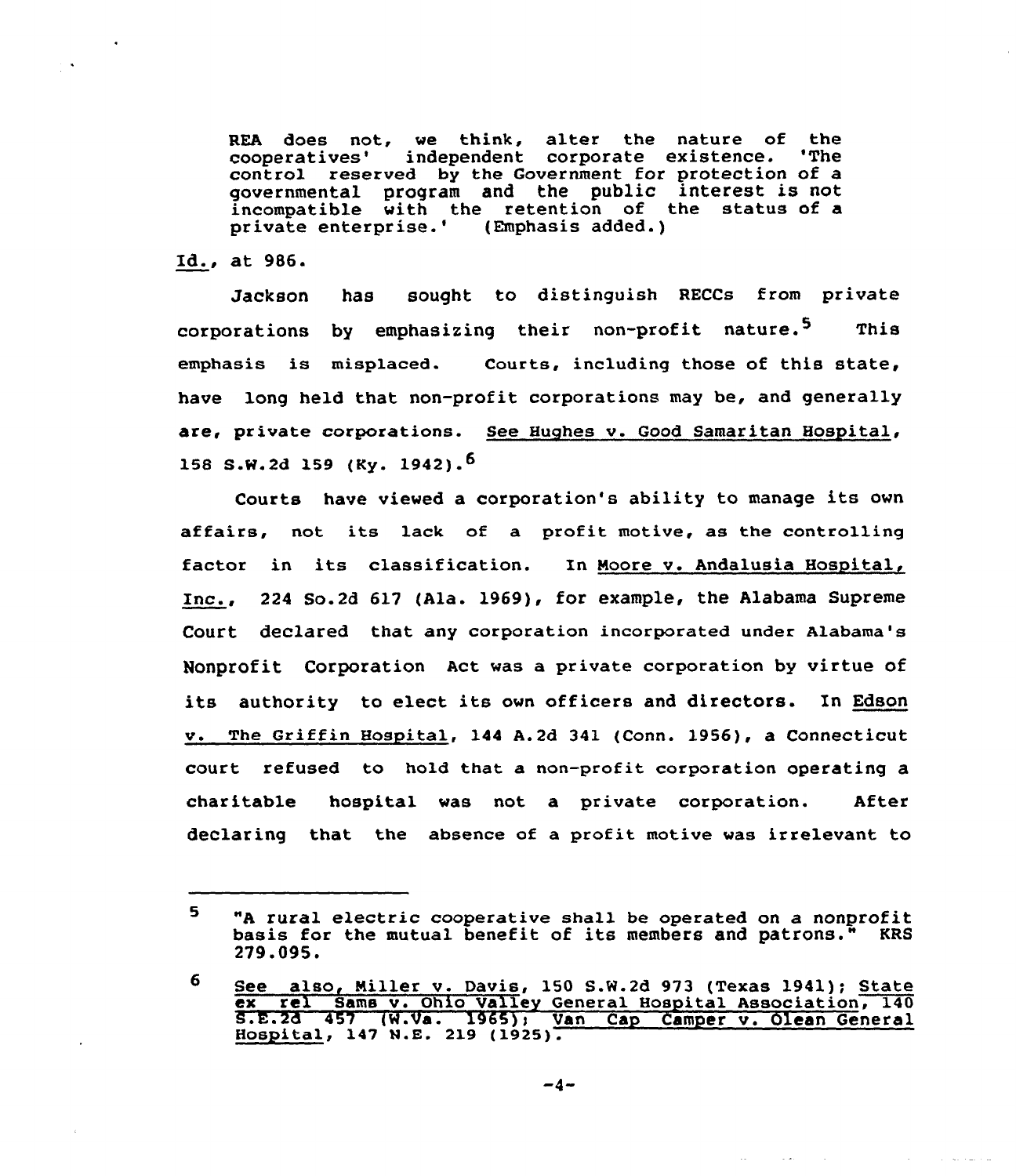its decision, the Court stated: "The test is whether, under the charter or corporate powers granted, they (corporations] have the right to elect their own officers and directors, with the power to manage their own affairs." Id., at 344. Only private corporations have this authority.

RECCs have the authority to manage their own affairs. Each RECC has a board of directors elected by its members. KRS 279.080(l). The board manages and conducts the business and affairs of the cooperative. KRS 279.080(2). It also adopts the rules and regulations which govern the every day operation of the cooperative.

Jackson argues that RECCs are quasi-public corporations, and therefore are distinguishable from private corporations. The Commission fails to grasp the significance of this argument. Quasi-public corporations are a class of private corporations which provide goods and services necessary to the welfare of the general public. See 18 Am.Jur.2d Corporations  $$31$   $(1972)$ ; Fletcher Cyclopedia on Corporations S63 (1978). Were the Commission to find that RECCs are quasi-public corporations, the penalty provisions of KRS 278.990 would still apply to them.

After considering the arguments of Jackson and Commission Staff, the Commission finds that RECCs are private corporations and are subject to the penalty provisions of KRS 278.990. Jackson's motion for dismissal should, therefore, be denied.

The Commission notes that its authority to assess KRS 278.990 penalties against RECCs is not dependent upon an RECC's status as private corporation. Pursuant to KRS 279.210, "(e)very

 $-5-$